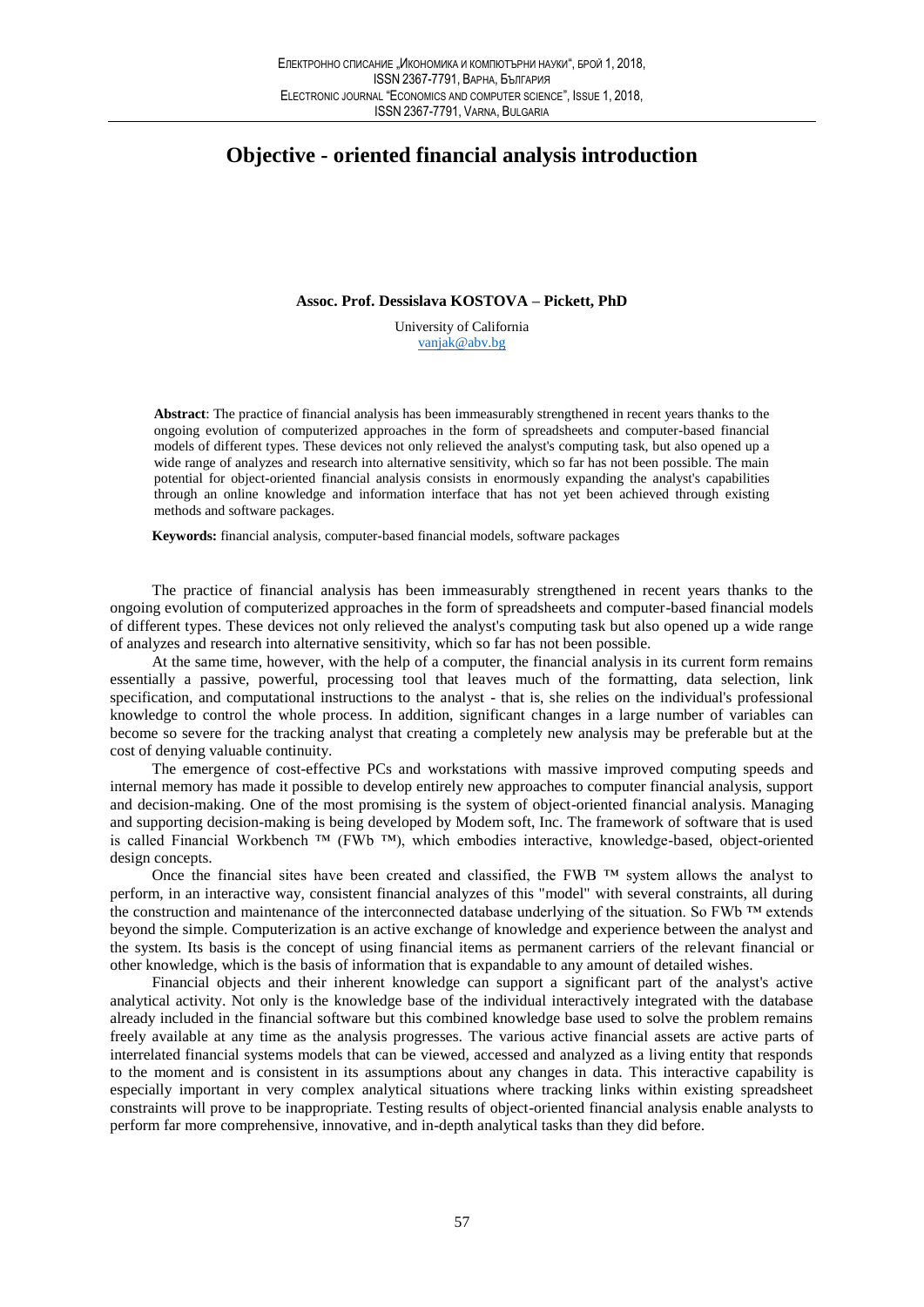## **Financial projects - main concept**

Because financial objects and their classes are the main feature of this analytical approach, it would be useful to illustrate the nature of financial objects on the basis of a simple example. Most real-world situations are so complex that complete financial analysis is not practical, as the number of interacting elements is often enormous. It is possible, however, to abstractly illustrate the basic elements and their interactions and thus to model the basic situation by gradually adding the complexity necessary for significant results. For illustration purposes, a highly simplistic reconciliation analysis has been selected to focus on the essence of financial objects. It turned out that this is a matter of much more complex and complex situations.

PotCo manufactures and sells pots at a cost of \$10 per unit. Each pot requires \$5 direct production costs. All other PotCo costs are \$100,000 per year. The PotCo president wants to know how many pots to sell annually to break the break-even point. A possible collection of objects that can be used to model this exemplary situation is shown in Figure-1.



Figure1. Basic Objects for Break-Even Analysis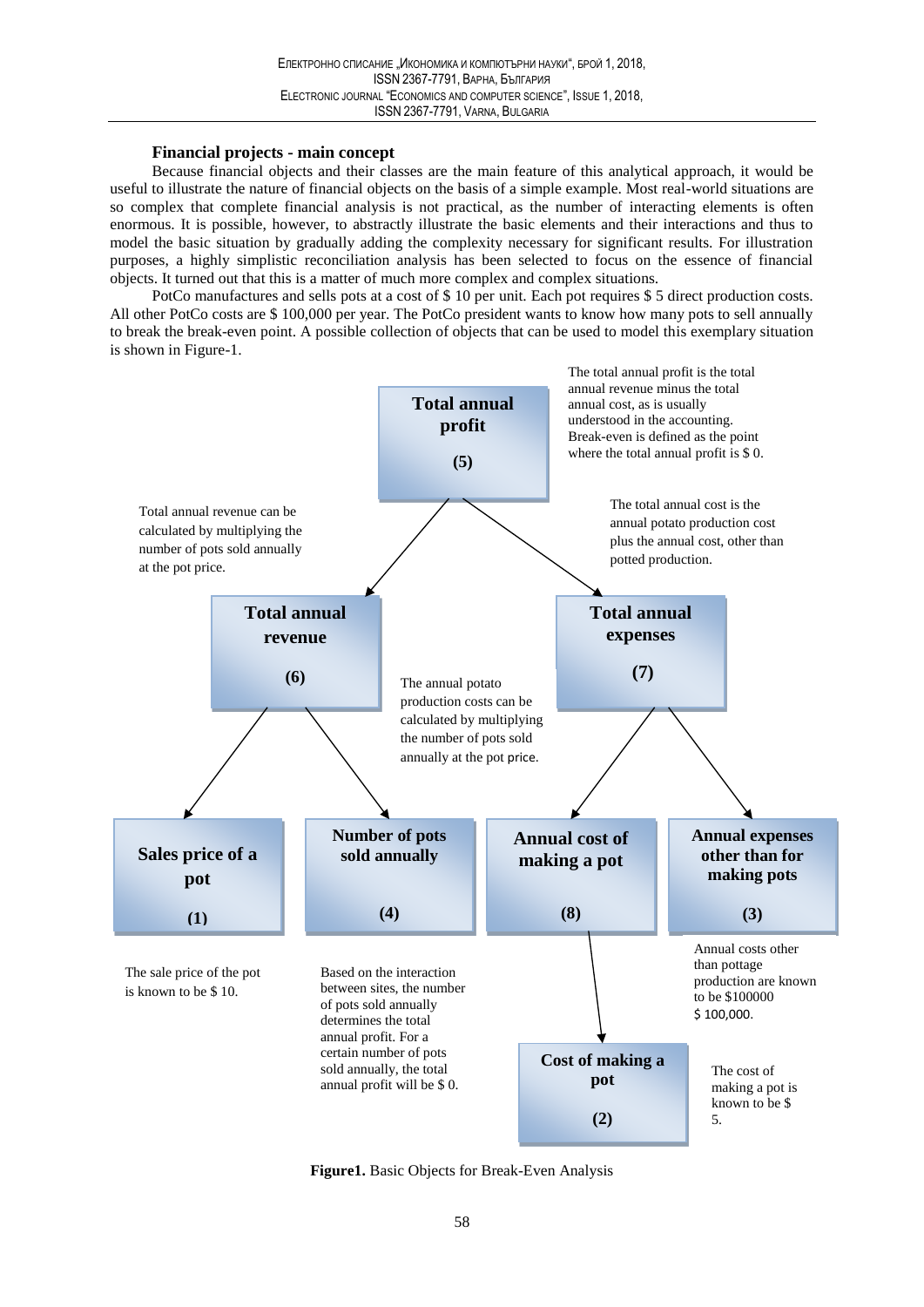Once with this basic set of objects, the interaction between individual objects can be shown as follows in Figure -2. Different relationships, of course, are not limited to zero profitability, the analysis itself, and the analyst can use this, the created knowledge base for other analytical tasks. Once relationships have been established, they become readily available and proven within the system, but they can also be modified for any purpose.

The simple model presented here can be used to calculate the annual equalization volume, with an annual profit of \$0 when the analytical study and the analyst change the key variables that know the sensitivity of the results of the different assumptions.

FWb provides for the creation of any number of objects with properties corresponding to the accounting point of view (for example, revenue, assets, liability) and physical objects (e.g., product unit, bank credit) arising in the broad spectrum of real financial situations. This is possible in order to provide knowledge and data to support the different types of financial solutions that describe each situation from the point of view of the respective group of objects, to create the different interactions between these objects, and with the help of a wide range of analytical techniques built into the system to manipulate them.

## **Total annual profit**

Although the objects created in the FWb may be quite common, all objects should have

an aspect that is financial in nature. This is necessary because FWb uses the financial knowledge to organize and understand the reason for this and to construct user-created objects. It is known that now strictly financially can be added to the sites to provide additional dimensions, which can be carried out analyzes and engineering. Because all objects have at least one financial dimension, the objects used in the FWb are usually referred to as financial objects.

With the help of a set of specific classes provided by FWb, building blocks for analysis, the user continues to choose the right classes for each financial site. Once an object has been classified, it automatically inherits a number of properties that are embedded in its class as the existing database in the system. Special training contained in one class allows the system to recognize an object. For revenue for financial purposes, the individual revenue subcategories and the preferred sequence and companion require aggregation of individual earnings appropriate for specific reports. Thus, by the individual knowledge and experience, the analyst is based on the choice in the class and remains included in each financial site and stays there for use from now on for any purpose, together with any additional aspects identified by the analyst.





Each of these objects interacts directly with one or more other objects. Note that object 4 is physical, namely the number of pots that are sold for one year, while all other objects are abstract financial concepts.